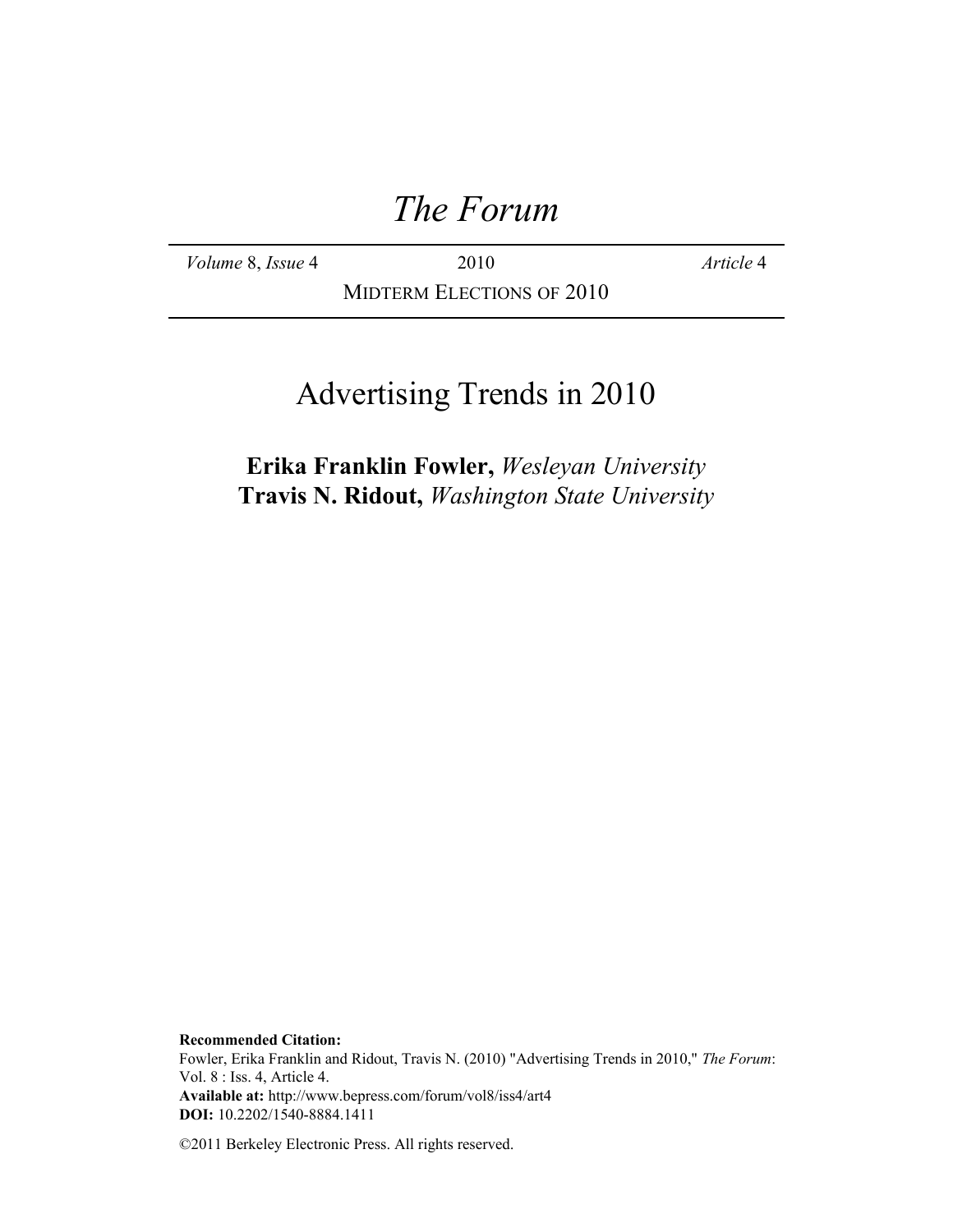# Advertising Trends in 2010

Erika Franklin Fowler and Travis N. Ridout

#### **Abstract**

Political advertising offers an important window on American campaigns and elections. We analyze a comprehensive database of political ads aired during the 2010 midterms to shed light on campaign strategies in this history-making election. We find that with the increase in competitive races in 2010, the volume of advertising rose too, as did its negativity. Moreover, we track the issues mentioned by each party, finding that while the parties agreed that employment was the top issue, there was also much divergence in issue priorities, with Republicans taking up some unlikely themes such as health care and "change." The high volume of advertising in 2010 suggests a greater potential for voter learning, but the high levels of ad negativity could have had both positive and negative consequences on the electorate.

**KEYWORDS:** midterm elections, campaign advertising

**Author Notes:** Erika Franklin Fowler is assistant professor of government at Wesleyan University and co-director of the Wesleyan Media Project. Fowler specializes in political communication – local media and campaign advertising in particular – and her work on local news coverage of politics and policy has been published in political science, communication, law/policy, and medical journals. Travis N. Ridout is associate professor of political science at Washington State University and co-director of the Wesleyan Media Project. His research on political campaigns, political advertising and presidential nominations has appeared in several journals and book chapters. Ridout has a forthcoming book with Temple University Press on the persuasive potential of political advertising. We especially thank Ken Goldstein, Sunlight Foundation, The John S. and James L. Knight Foundation, Wesleyan University, Bowdoin College, Washington State University and Wesleyan's Quantitative Analysis Center, for their support in making this project possible. In addition, we thank our third collaborator, Mike Franz, for his efforts to make this year's data collection a success.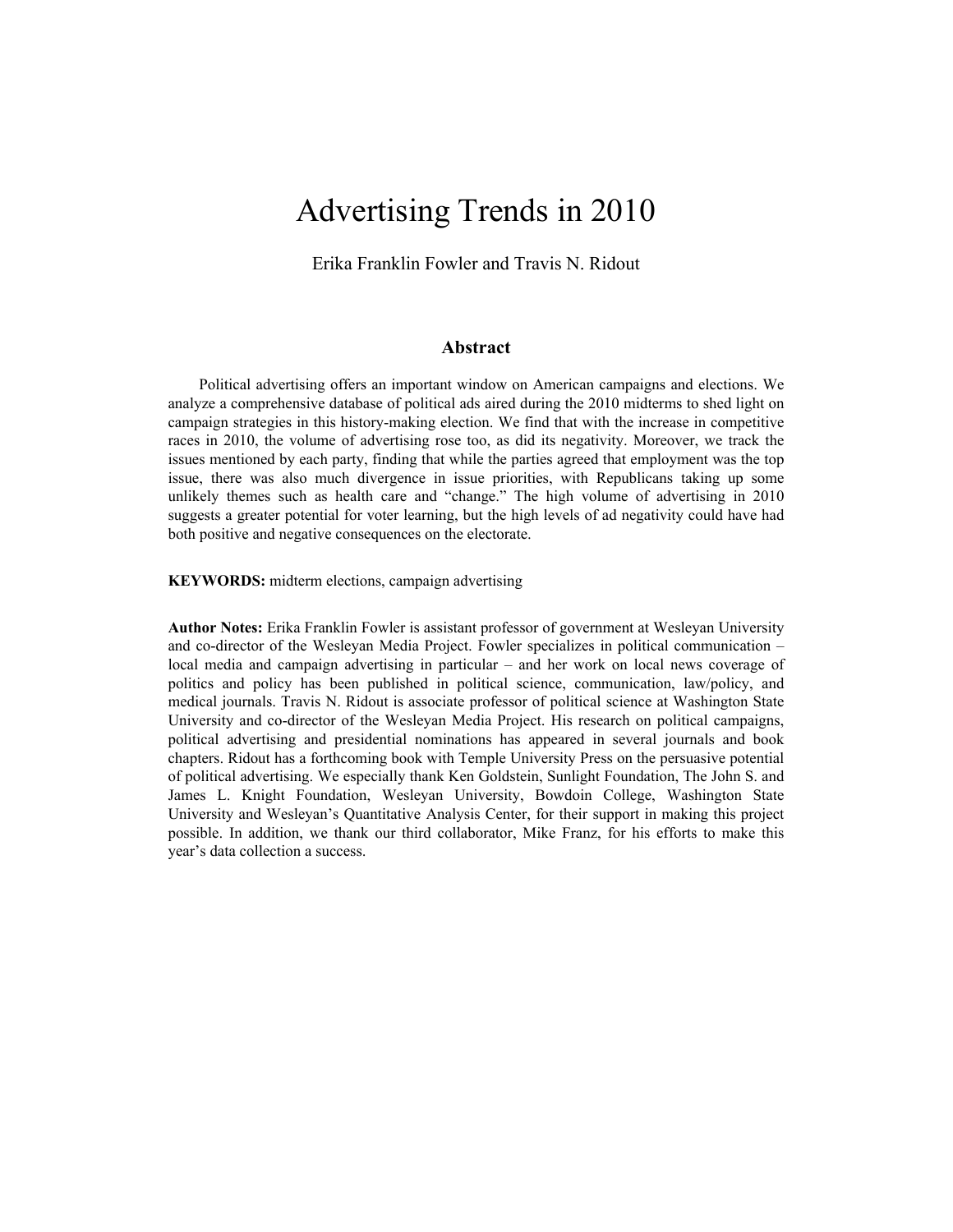The 2010 midterm elections were no ordinary midterm. Despite a string of legislative accomplishments, Democrats were running from their records and from President Obama, and Nancy Pelosi became a central target of Republican attacks. The poor economy and relatively high rates of unemployment undoubtedly helped Republican recruitment of challengers. There were at least twice the number of truly competitive races as in a typical midterm, and as a result, both the U.S. House of Representatives and U.S. Senate were up for grabs. In the end, Republicans picked up more seats in the House (63) than any party since the Great Depression. Republicans also gained 6 seats in the U.S. Senate and, importantly, several governorships that will be assets in the redistricting battles to come.

 Certainly, the fundamental factors that influence election outcomes were not in Democrats' favor in 2010, but that does not mean that the activities of the campaigns should be ignored. Indeed, the Republicans outperformed most of the election forecasting models built on factors external to campaigns (McGhee, Nyhan and Sides 2010). As such, the choices made by campaigns likely contributed to victory or defeat in some instances. In this piece, we take a look at one important element of any campaign for federal or gubernatorial office, which also happens to be the largest expense in most campaigns (West 1994): political advertising. Drawing on an extensive database of ads aired during the 2010 election, we illuminate some of the central strategies employed during the campaign. Our goals in this paper are to 1) examine the volume and placement of political advertising during the 2010 campaigns, 2) gain some insight into what the candidates and interested parties were talking about by examining the content of their ads, and 3) take advantage of our extensive database of coded ads to be able speak to the design of contemporary political messages.

# **Tracking Political Advertising**

Our data from the 2010 campaigns come from the Wesleyan Media Project, which was established in 2010 to track advertising in federal and state elections. It is a successor to the Wisconsin Advertising Project, which tracked political advertising between 1998 and 2008. The Project is collaboration between researchers at Wesleyan University, Bowdoin College, and Washington State University.

The source for the ad data is Kantar Media/Campaign Media Analysis Group (CMAG), and the data provide two types of information. Frequency information tells when and where ads aired, including detailed information on the date, time, market, station, and television show of each airing. In addition to the frequency data, Kantar Media/CMAG provides the ads themselves, and in contrast to previous years when only storyboards (screen captures of every few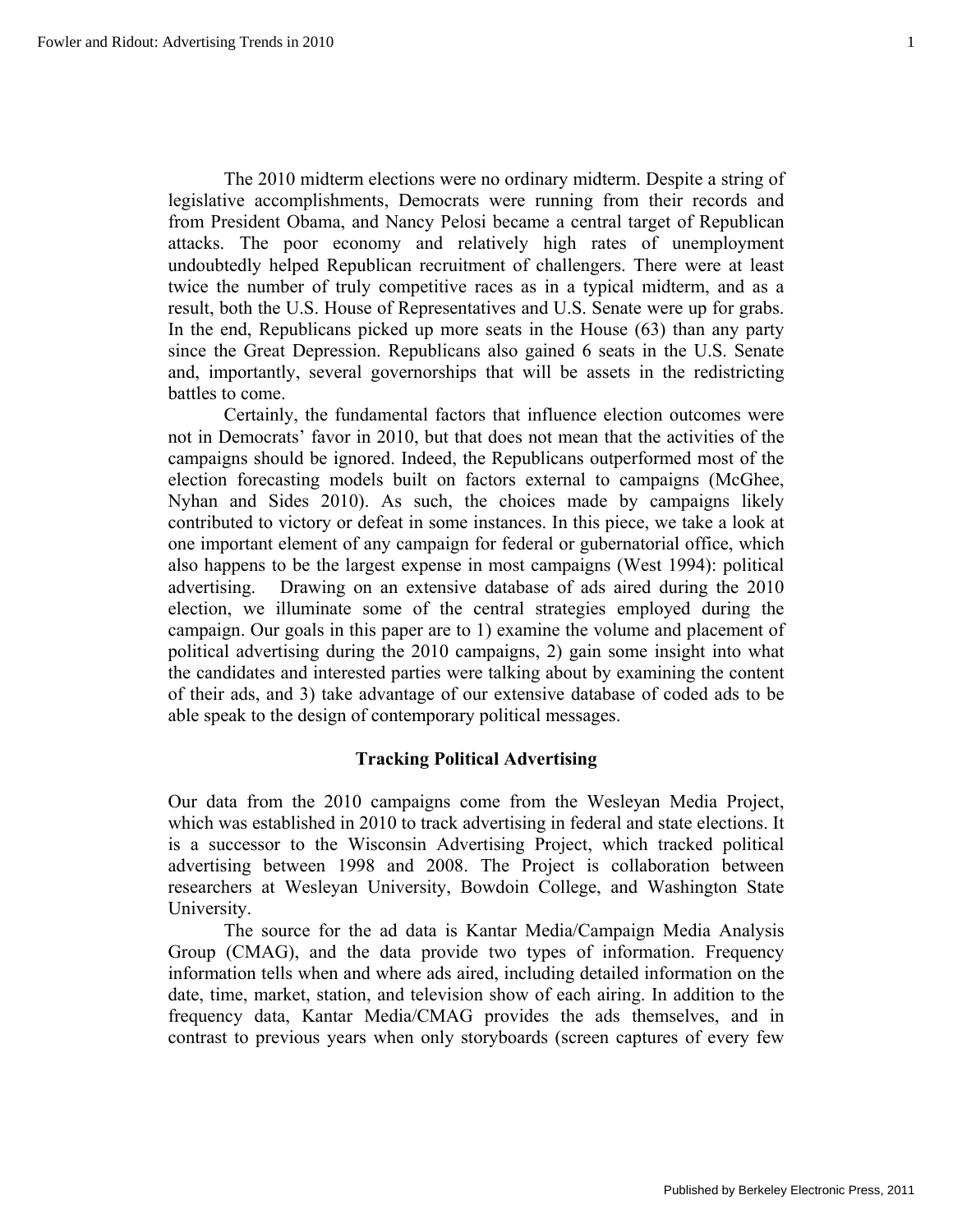seconds of video along with the transcript of the ad) were available, in 2010 the Wesleyan Media Project received full video files, opening new possibilities for content coding on voiceovers, images, and music.

After receiving the data from Kantar Media/CMAG, Wesleyan Media Project staff first researched the entity responsible for airing each political spot, distinguishing between those paid for by candidates, parties, hard-money interest groups, and soft-money interest groups. Project coders at Wesleyan, Bowdoin, and Washington State University then watched a video of each ad and answered an extensive battery of questions about each.<sup>1</sup>

The analyses presented here are based on a sample of 4,576 ads aired on broadcast television stations in gubernatorial, Senate, and House races during the 2010 campaign. Coding is ongoing, but the sample represents 72 percent of the total of 6,341 unique ads tracked in these races in 2010. While we would like to be able to speak to the entire universe of ads aired during the campaign, we do not believe the sample is systematically biased, given the large size of the sample of ads coded and our efforts to ensure that newly-released ads were being coded at the same time as older ads.

One potential source of bias is that we do not track ads aired on local cable stations, a venue that has increased in importance over the past couple of election cycles (Hagen and Kolodny 2008). That said, the best evidence suggests that local cable does not represent a large proportion of the ads aired during congressional campaigns (Ridout 2009), and its generally limited reach means that the typical ad aired on local cable does not reach as large an audience as the typical ad aired on a broadcast television station.

#### **Ad Volume and Placement**

There is little doubt that 2010 was a record-breaking year for campaign advertising. Based on Wesleyan Media Project analysis of Kantar Media/CMAG data, the battle for control of Congress racked up a total of nearly 1.6 million airings (Table 1), which is a 36 percent increase over 2008. The estimated cost of these airings is \$735 million, a 61 percent increase over 2008. Gubernatorial advertising was particularly intense, with over 1.3 million ads airing from January 1 to Election Day in the 37 states holding elections for governor. The cost of these airings was estimated at \$697 million.

<sup>&</sup>lt;sup>1</sup> Analysis was facilitated by the use of Academiclip, an online content analysis tool from CommIT Technology.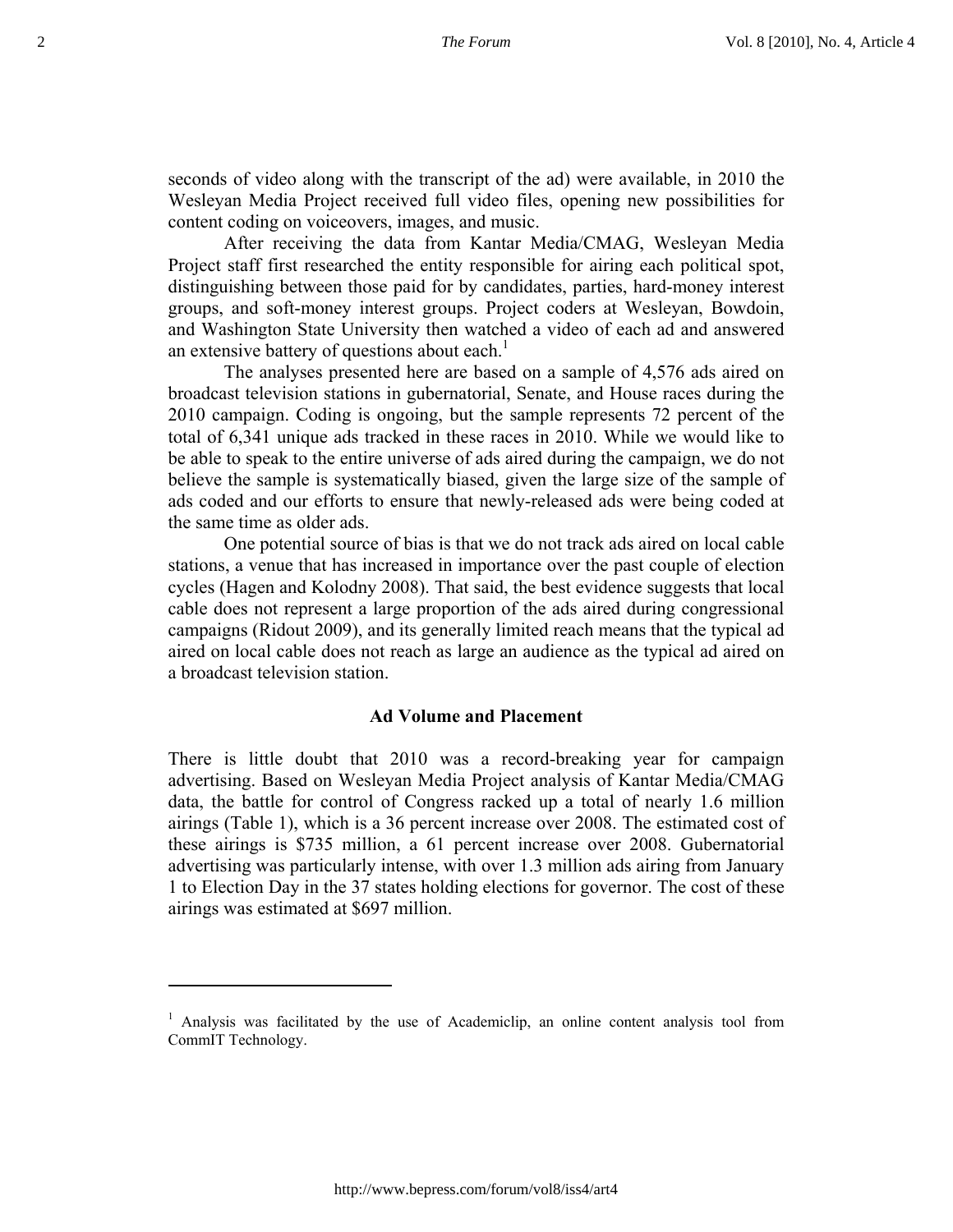|                  | <b>Total Ads</b> | 2010 spending   |
|------------------|------------------|-----------------|
| Governor         | 1,306,599        | \$697,003,852   |
| <b>US House</b>  | 774,613          | \$330,825,512   |
| <b>US</b> Senate | 788,321          | \$404,170,193   |
| Total            | 2,869,533        | \$1,431,999,557 |

# **Table 1. Volume of Advertising in 2010 by Race**

Numbers include ads aired from January 1 to Election Day

More than seven out of 10 of those airings—and more than three out of every four dollars spent in 2010—occurred after September 1, which is traditionally thought of as the beginning of the general election fall campaign. Table 2 displays the volume and cost of advertising by sponsor in House, Senate, and gubernatorial campaigns for the fall campaign period, beginning on September 1. Comparisons with 2008 are also shown for House and Senate races. Comparisons across years for gubernatorial races are not shown so as not to provide an apples-to-oranges comparison, as there were many more gubernatorial races in 2010 than in 2008.<sup>2</sup>

 Looking first at House races makes a couple of things clear. First, the total volume and cost of advertising increased considerably in 2010—about a 50 percent jump for both. Second, the increase occurred regardless of sponsor, though independent groups saw the biggest jump in both the volume of ads paid for and the estimated cost of such advertising. As a consequence, independent groups increased their share of total advertising in House races from around 5 percent in 2008 to over 13 percent in 2010, while the share of ads sponsored by candidates declined by almost 7 percentage points.

 The story is similar for Senate races, with large increases in both the volume and cost of advertising, with one exception. Party ad spending went down between 2008 and 2010, though this decline was almost compensated by the increase in spending coordinated between candidates and parties. Although there was an increase in both the volume and cost of ads sponsored by independent groups, the jump was not as dramatic as that for House races. Interestingly, then, the share of all senatorial ads paid for by candidates actually increased in Senate races between 2008 and 2010. One might wonder why the cost of advertising increased more dramatically than the volume of advertising. Part of the answer is

<sup>&</sup>lt;sup>2</sup> Although the year 2006 might seem a logical comparison with 2010 for gubernatorial races, CMAG tracked advertising only in the country's top 100 media markets in that year.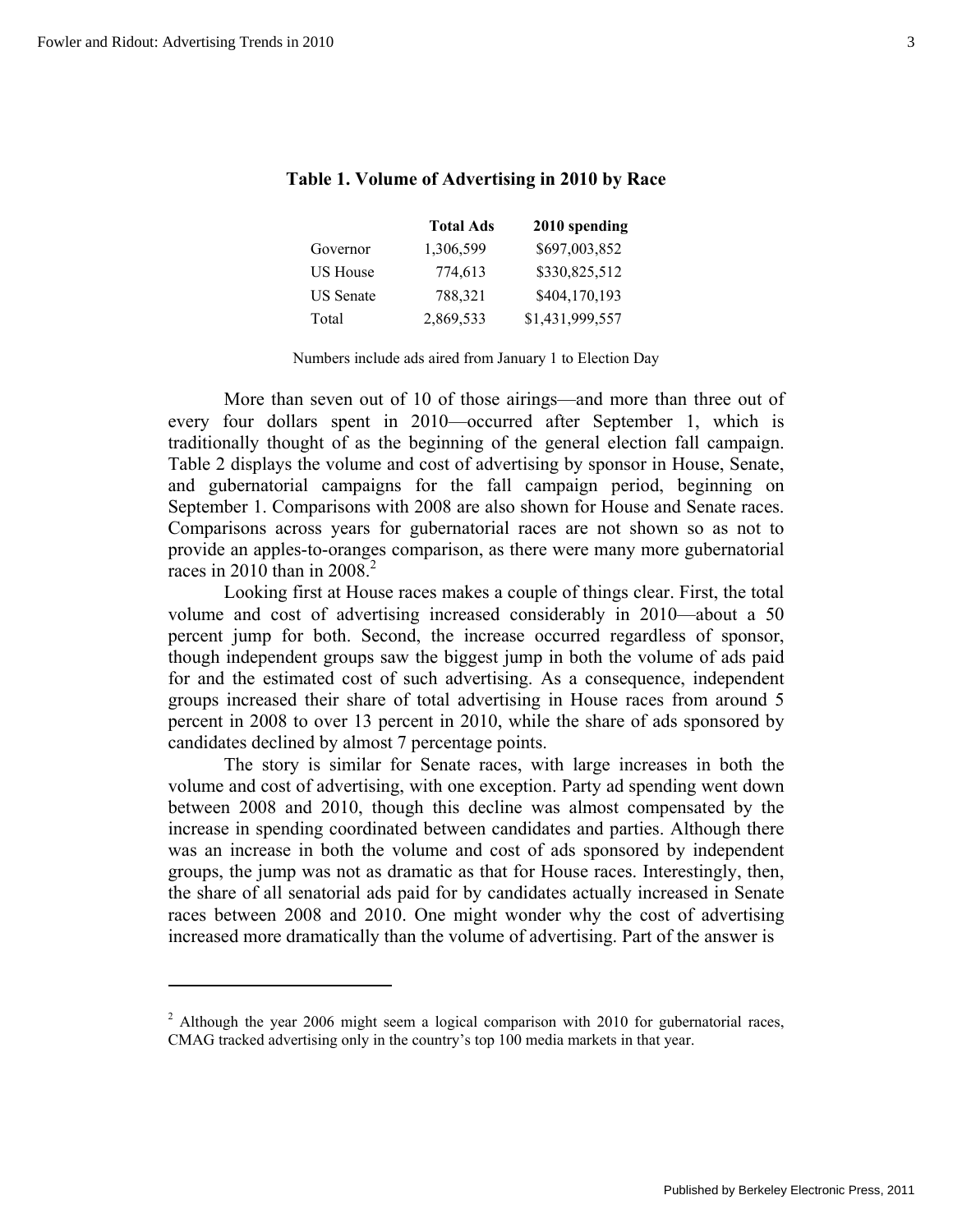|                         | Candidate | Party   | Ind.<br>Group | Coordinated | <b>Total</b> |
|-------------------------|-----------|---------|---------------|-------------|--------------|
| Ads Aired               | 301,456   | 95,731  | 22,232        | 9,175       | 428,594      |
| Row $\%$                | 70.34%    | 22.34%  | 5.19%         | 2.14%       |              |
| $Cost$ ( $\$$ millions) | \$121.6   | \$51.1  | \$12.0        | \$3.0       | \$187.7      |
| Ads Aired               | 390,535   | 127,472 | 83,978        | 23,169      | 625,154      |
| Row $\%$                | 62.47%    | 20.39%  | 13.43%        | $3.71\%$    |              |
| Cost(S~millions)        | \$170.3   | \$55.1  | \$54.1        | \$9.1       | \$288.5      |
| % volume increase       | 29.55%    | 33.16%  | 277.73%       | 152.52%     | 45.86%       |
| % cost increase         | $40.01\%$ | 7.84%   | 350.82%       | 199.69%     | 53.72%       |
|                         |           |         |               |             |              |

# **Table 2. Volume and Cost of House Advertising by Sponsor (2008 and 2010)**

#### **Senate**

**House** 

|      |                         | Candidate | Party      | Ind.<br>Group | Coordinated | Total   |
|------|-------------------------|-----------|------------|---------------|-------------|---------|
| 2008 | Ads Aired               | 246,381   | 125,441    | 58,589        | 8,409       | 438,820 |
|      | Row $\%$                | 56.15%    | 28.59%     | 13.35%        | 1.92%       |         |
|      | $Cost$ ( $\$$ millions) | \$82.8    | \$52.0     | \$24.7        | \$2.6       | \$162.0 |
| 2010 | Ads Aired               | 334,120   | 57,608     | 71,538        | 29,953      | 493,219 |
|      | Row $\%$                | 67.74%    | 11.68%     | 14.50%        | $6.07\%$    |         |
|      | Cost (\$ millions)      | \$171.4   | \$27.4     | \$57.4        | \$21.5      | \$277.7 |
|      | % volume increase       | 35.61%    | $-54.08\%$ | $22.10\%$     | 256.20%     | 12.40%  |
|      | % cost increase         | 107.05%   | $-47.22\%$ | 132.72%       | 736.37%     | 71.48%  |

#### **Governor**

|      |                          | Candidate | Party  | Ind.<br>Group | Coordinated | Total   |
|------|--------------------------|-----------|--------|---------------|-------------|---------|
| 2010 | Ads Aired                | 482,757   | 89.928 | 86,078        | 2,250       | 661,013 |
|      | Row $\%$                 | 73.03%    | 13.60% | 13.02%        | $0.34\%$    |         |
|      | $Cost$ ( $\$\$ millions) | \$275.7   | \$43.0 | \$70.2        | \$2.5       | \$391.3 |

Numbers include ads aired between September 1 and Election Day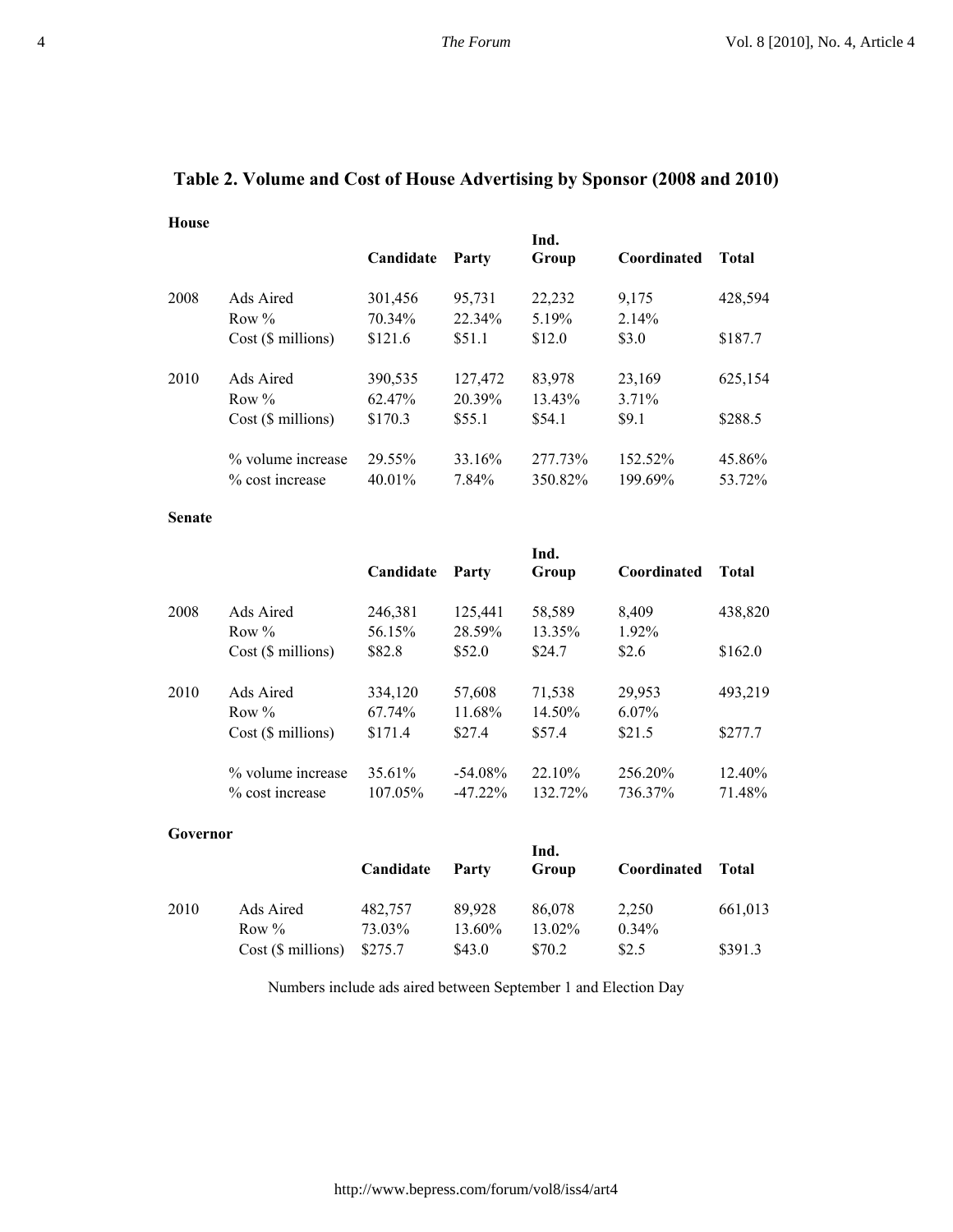that Senate races were being waged in more expensive markets in 2010 compared to 2008. Another factor is that when the volume of advertising increases, ad costs may rise as campaigns compete for precious air-time.

 In gubernatorial races, candidates sponsored the bulk of ads, just over 73 percent, with parties and independent groups each paying for 13 percent of the ads. Although the impact of the *Citizens United* Supreme Court ruling is discussed elsewhere in this issue by Michael M. Franz ("The Citizens United Election? Or Same As It Ever Was?"), these numbers make clear that 2010 did not live up to the flood of interest group activity many predicted.

**Figure 1. Volume of Ads by Market Across Comparable Campaigns (Governor, House and Senate)** 



U.S. Senate

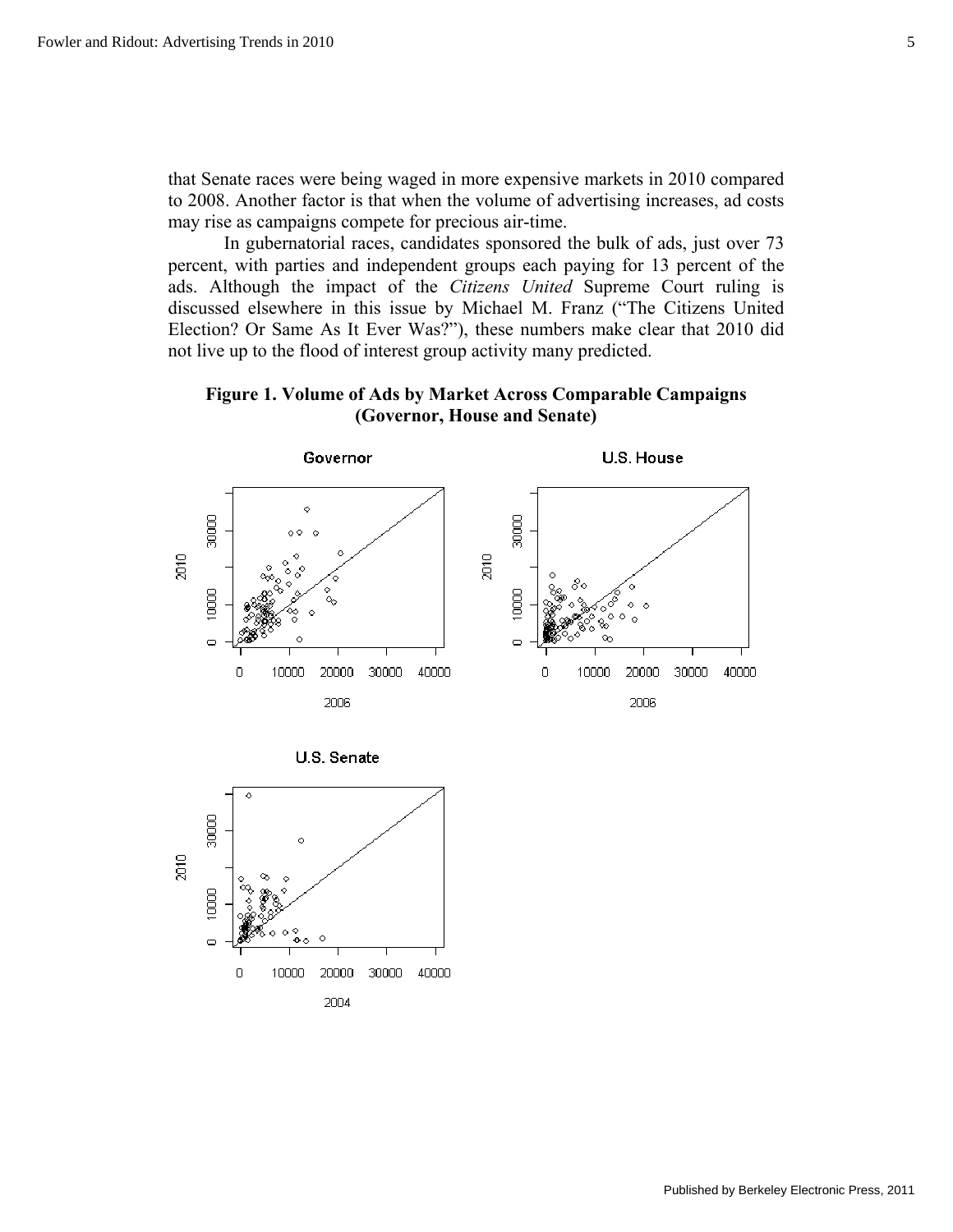To illustrate how levels of advertising in 2010 compare with previous election years, we plotted (in Figure 1) the number of governor, House, and Senate ads that aired in 2010 in each media market against the number of such ads in the previous comparable election (which is 2006 for governors' races, given that most states have 4-year terms; 2006 for House races, because it was the most recent midterm; and 2004 for the Senate, because Senators have 6-year terms). Due to the different number of markets tracked in each year (2004, 2006 and 2010), only markets that were tracked in both years of the comparison are plotted.

 Points plotted above the line indicate a race in which the volume of advertising in the media market in question increased, while points below the line indicate a media market in which the volume of advertising decreased. The increase in advertising is especially clear in the gubernatorial and senatorial races. Whereas not a single media market saw more than 20,000 gubernatorial ads in 2006, there were 7 in that category in 2010. As for senate races, nearly two-thirds (62 percent) of the markets tracked experienced increases in the total number of senatorial ads in 2010 compared to the same races in 2004.

| <b>State</b>    | <b>District</b> | Cost        | <b>Pro-Dem</b> | <b>Pro-GOP</b> | <b>Total Spots</b> | % Spots<br>from IGs |
|-----------------|-----------------|-------------|----------------|----------------|--------------------|---------------------|
| VA              | 5               | \$6,739,830 | 11,610         | 7,327          | 18,937             | 26.9%               |
| МI              | 7               | \$6,661,530 | 9,614          | 6,599          | 16,213             | 28.9%               |
| VA              | 11              | \$6,227,340 | 1,836          | 1,632          | 3,468              | 26.9%               |
| NV              | 3               | \$5,736,550 | 4,656          | 3,587          | 8,243              | 20.3%               |
| FL.             | 22              | \$5,352,540 | 4,106          | 3,352          | 7,458              | 7.9%                |
| MD              | 1               | \$5,329,230 | 6,532          | 3,831          | 10,363             | 10.4%               |
| <b>SC</b>       | 5               | \$5,291,800 | 6,075          | 6,965          | 13,040             | 22.8%               |
| AZ              | 5               | \$4,781,530 | 3,835          | 3,055          | 6,890              | 17.6%               |
| TX <sup>-</sup> | 23              | \$4,243,480 | 2,341          | 1,653          | 3,994              | 22.9%               |
| PA              | 8               | \$4,140,720 | 2,977          | 653            | 3,630              | $9.1\%$             |

#### **Table 3. Most Expensive House Races, 9/1-Election Day\***

\*Amounts may include primary advertising Kantar Media/CMAG with analysis by the Wesleyan Media Project

 Which races were those with heavy volumes of advertising in 2010? Table 3 shows the nation's ten most expensive U.S. House races, seven of which featured more than \$5 million in ad spending. The four most expensive were Virginia's fifth district (held by Democrat Tom Perriello), Michigan's 7th district (held by Democrat Mark Schauer), Virigina's eleventh district (held by Democrat Gerald Connolly), and Nevada's 3rd district (held by Democrat Dina Titus). In all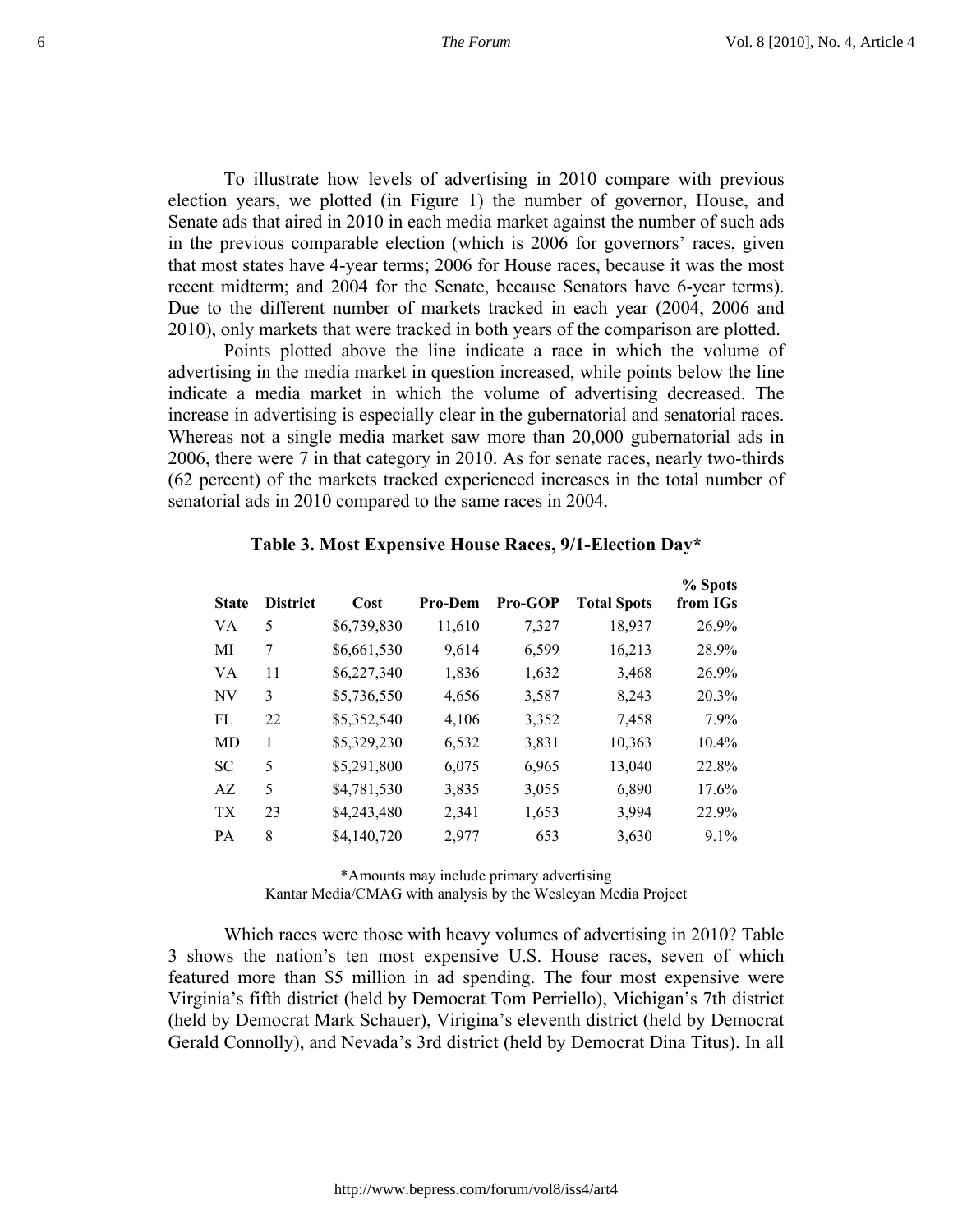four, ads sponsored by outside groups exceeded 20 percent of total ads in the post-September 1 period. The race in Michigan's seventh congressional district was the most saturated with outside group advertising, with almost 29 percent of ads being sponsored by independent groups.

 The nation's most expensive Senate races are shown in Table 4. Topping the list is California, with over \$36 million spent on advertising. Ad spending topped \$20 million in Illinois, Pennsylvania, and Florida, and went over \$15 million in Colorado, Nevada, and Connecticut. Interest group involvement in these races ranged considerably, from under 3 percent in Connecticut and New York to over 30 percent in Colorado's tight contest between incumbent Democrat Michael Bennet and Republican Ken Buck.

| <b>State</b> | Cost         | <b>Pro-Dem</b> | Pro-GOP | <b>Total Spots</b> | % Spots<br>from IGs |
|--------------|--------------|----------------|---------|--------------------|---------------------|
| <b>CA</b>    | \$36,781,900 | 16,809         | 12,648  | 29,457             | 17.5%               |
| IL           | \$27,958,280 | 13,372         | 15,780  | 29,165             | 19.2%               |
| PA           | \$25,738,350 | 11,706         | 21,493  | 34,025             | 23.5%               |
| FL           | \$20,189,360 | 4,886          | 13,497  | 33,447             | 8.5%                |
| CO           | \$18,361,780 | 15,325         | 17,675  | 33,063             | 32.0%               |
| NV           | \$17,504,260 | 22,376         | 18,467  | 40,871             | 27.1%               |
| <b>CT</b>    | \$15,645,700 | 4,639          | 6,390   | 11,157             | 2.8%                |
| WI           | \$15,609,860 | 16,964         | 20,272  | 37,236             | $7.0\%$             |
| WA           | \$14,760,030 | 16,315         | 15,471  | 31,786             | 10.2%               |
| NY.          | \$13,365,880 | 16,240         | 2,334   | 18,574             | $0.0\%$             |

## **Table 4. Most Expensive Senate Races, 9/1-Election Day\***

\*Amounts may include primary advertising Kantar Media/CMAG with analysis by the Wesleyan Media Project

 Table 5 displays the most expensive gubernatorial races. California outpaced all others, weighing in at \$81 million since September 1. The heavy spending is thanks, in part, to the \$140 million<sup>3</sup> of her own money that gubernatorial candidate Meg Whitman put into the race. The three-way Florida

<sup>&</sup>lt;sup>3</sup> Lopez, Steve. 2010. "Meg Whitman spent \$50 for each vote she got. Is that an outrageous extravagance?" Los Angeles Times. November 4. http://latimesblogs.latimes.com/lanow/2010 /11/steve-lopez-meg-whitman-spent-50-for-each-vote-she-got-is-that-an-outrageousextravagance.html. Accessed on December 17, 2010.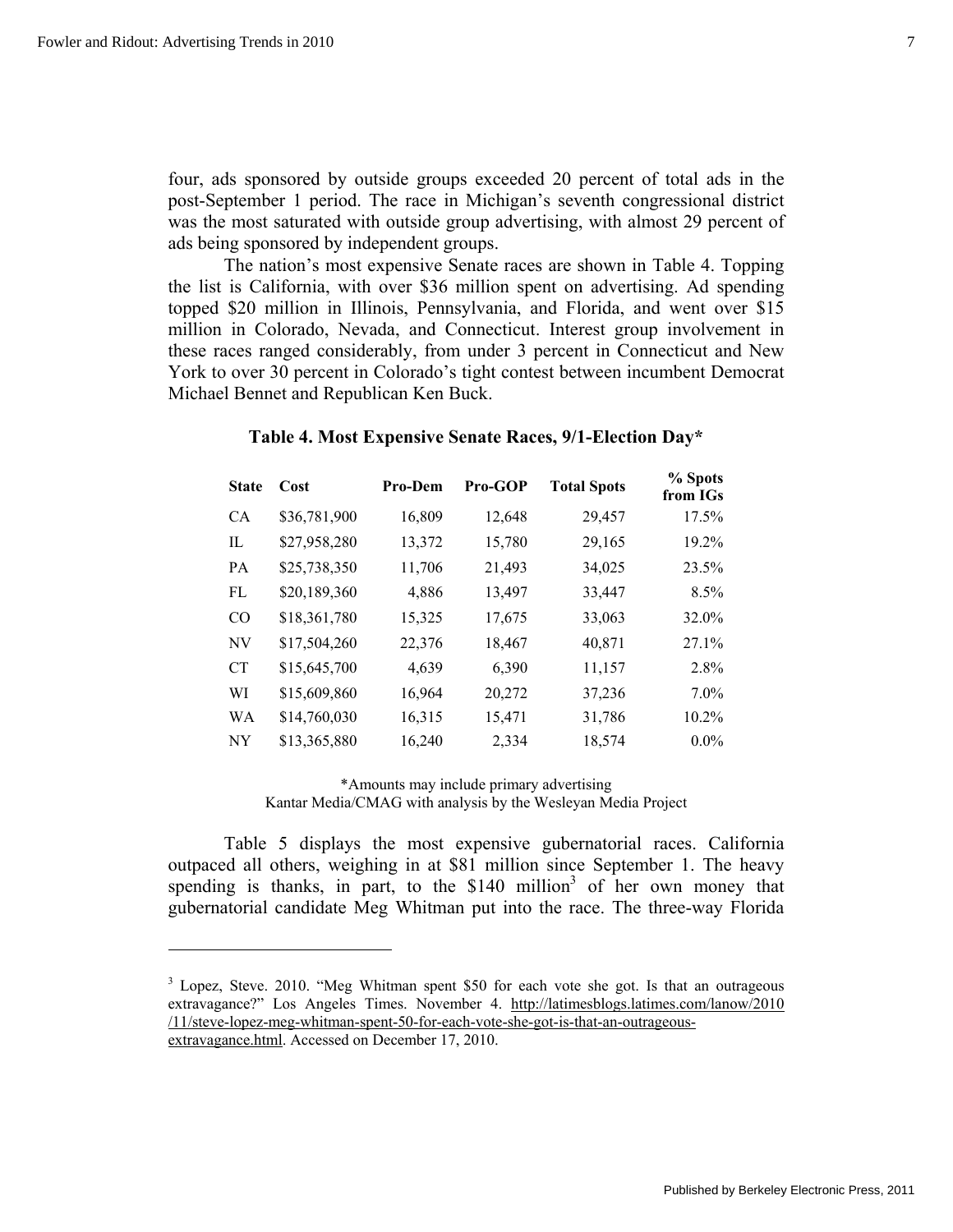contest followed with nearly \$53 million in ad spending. Texas clocked in at almost \$38 million, with Ohio, New York, Massachusetts, Pennsylvania, and Illinois all over \$17 million. Notably, in the Wisconsin race, interest groups sponsored nearly 43 percent of the 35,518 airings, more ads than either candidate paid to air.

| <b>State</b> | Cost         | <b>Pro-Dem</b> | <b>Pro-GOP</b> | <b>Total Spots</b> | % Spots<br>from IGs |
|--------------|--------------|----------------|----------------|--------------------|---------------------|
| <b>CA</b>    | \$81,553,430 | 44,909         | 59,725         | 104,634            | 4.1%                |
| FL           | \$52,712,370 | 36,836         | 59,393         | 96,451             | $0.5\%$             |
| TX.          | \$37,633,640 | 21,555         | 25,242         | 46,805             | 4.9%                |
| <b>OH</b>    | \$19,340,180 | 23,459         | 18,768         | 42,227             | 25.2%               |
| <b>NY</b>    | \$19,118,090 | 23,935         | 6,351          | 30,321             | $0.0\%$             |
| MA           | \$19,021,190 | 5,592          | 7,256          | 16,610             | 32.6%               |
| PA           | \$17,547,880 | 7,597          | 16,387         | 23,984             | $2.1\%$             |
| $\Pi$ .      | \$17,064,150 | 8,652          | 10,072         | 18,868             | 13.3%               |
| MD           | \$15,725,810 | 7,009          | 5,575          | 12,584             | 29.9%               |
| WI           | \$14,828,520 | 16,502         | 19,016         | 35,518             | 42.5%               |

## **Table 5: Most Expensive Gubernatorial Races, 9/1-Election Day\***

\*Amounts may include primary advertising

Kantar Media/CMAG with analysis by the Wesleyan Media Project

#### **Campaign Issues and Themes**

Democrats and Republicans may not agree on much, but they did agree on some of the top issues and themes on which to campaign. Popular wisdom that 2010 was all about jobs was confirmed by the data in Table 6, which displays the top mentions by party in the post-September 1 period. About 35 percent of ads sponsored by Democrats (and pro-Democratic allies among the independent groups) mentioned the issue of employment, while Republicans mentioned jobs in 48 percent of their ads. Taxes were also a top issue for candidates of both parties, with about 34 percent of Democratic ads and 39 percent of Republican ads mentioning this issue.

After the top economic references of jobs and taxes, the two parties diverged on other major issue mentions. Democrats talked about trade in about 17 percent of their ads—the third most-mentioned issue on the Democratic side—but trade did not make the top 10 for Republicans. Similarly, Democrats mentioned Social Security along with Wall Street and China in considerable numbers. All of these issues, too, failed to make the top 10 for Republicans. Both Wall Street and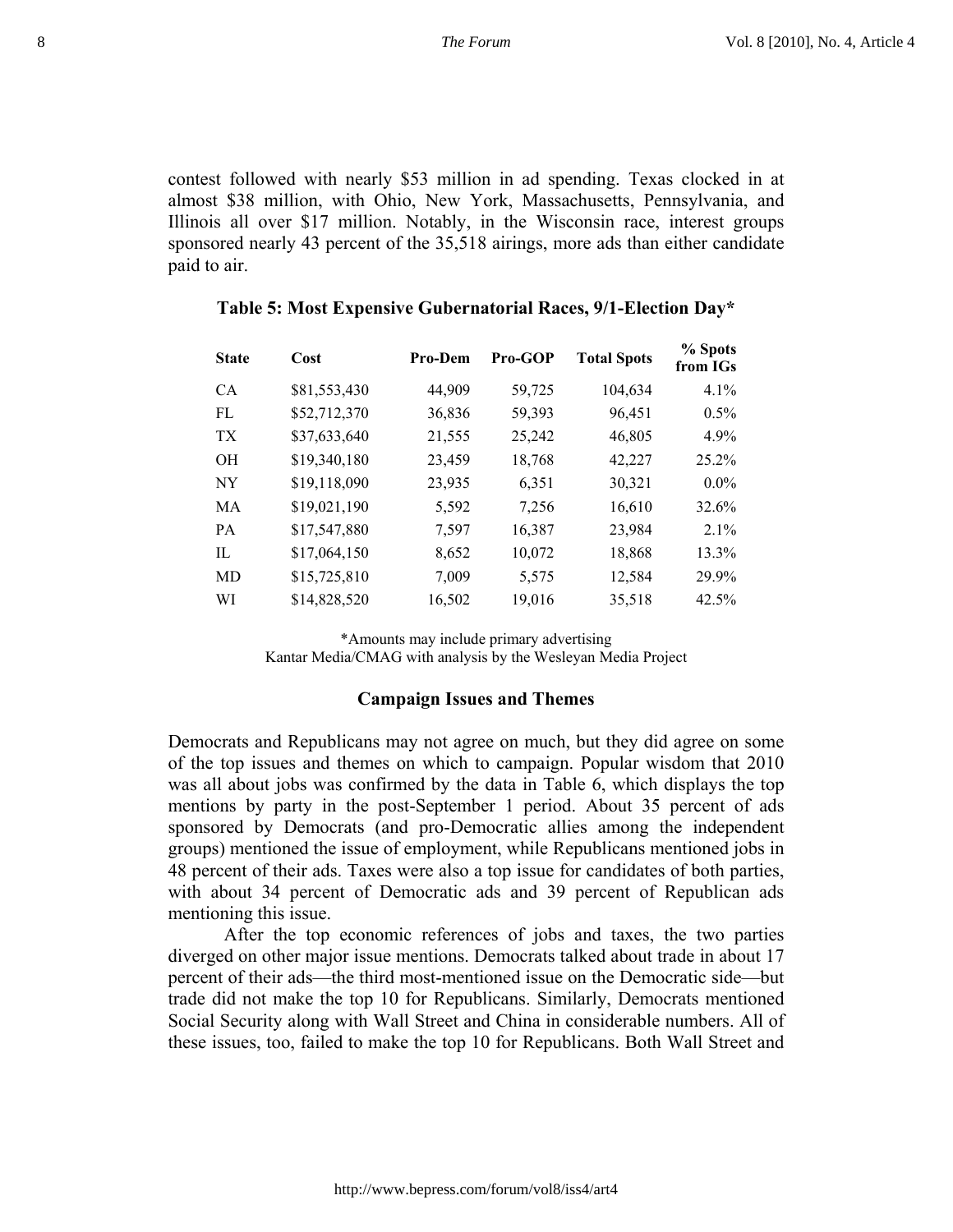China, though seemingly disparate topics, were primarily used to tap into economic concerns and voter anger over Wall Street bailouts and outsourcing of American jobs overseas. Perhaps most noticeable is that Democratic appeals to hope and change from 2008 were gone this cycle. Instead, Republicans were the ones owning the campaign theme of change this year, mentioning it in almost 10 percent of their ads.

| <b>Democrat</b>    |      | Republican         |      |
|--------------------|------|--------------------|------|
| Employment/Jobs    | 34.6 | Employment/Jobs    | 47.9 |
| Taxes              | 33.6 | Gov't Spending     | 40.4 |
| Trade              | 16.7 | Taxes              | 38.9 |
| Fighter            | 15.4 | Deficit/Budget     | 35.7 |
| Social security    | 14.8 | Health care        | 32.4 |
| <b>Wall Street</b> | 14.3 | Recession/Stimulus | 30.0 |
| Health care        | 10.2 | Medicare           | 13.6 |
| China              | 9.1  | Energy             | 11.7 |
| Economy (generic)  | 8.6  | Economy (generic)  | 10.5 |
| <b>Business</b>    | 8.3  | Change             | 9.5  |

# **Table 6. Top Issue/Theme Mentions by Party in U.S. House and Senate Races**

Numbers include ads aired between September 1 and Election Day

 One other interesting finding is that health care—even though it was the centerpiece of landmark legislation passed by Democrats in early 2010 and is an issue considered to be "owned" by Democrats—was mentioned in three times as many Republican as Democratic ads. Over 32 percent of Republican ads discussed health care compared to only 10 percent of Democratic ads. Perhaps more telling is that nearly 7 out of 10 (69.5 percent) of Republican mentions of health care came in pure attack ads whereas only slightly more than half (51.8) percent) of Democratic mentions of the major reform came in positive ads.

 More generally, Republicans mentioned more policy issues than Democrats in their advertising. On average, Republican ads mentioned 3.1 issue topics while Democratic ads featured only 2.4 mentions, a statistically significant difference ( $t=174$ ,  $p<0.001$ ). One big reason for this is that the policy environment was not favorable to Democrats in 2010. Thus, Democrats were more likely to focus on the personal failings of their opponents, whereas it made sense for Republicans to focus on criticizing Democratic incumbents for failures on issues such as unemployment, government spending, taxation, and the budget deficit.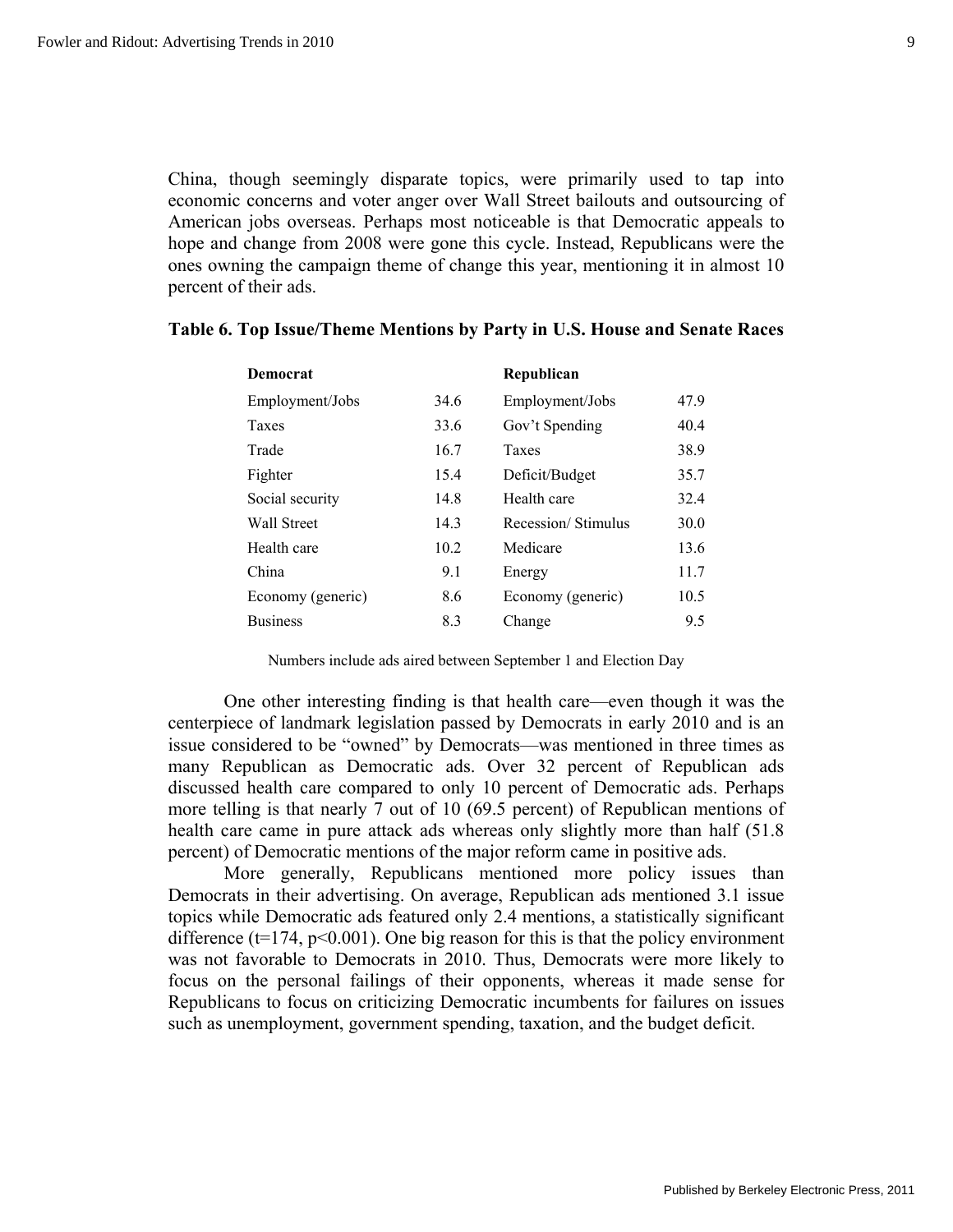In Table 7, we examine the prominence of party leader mentions. Over one in four Republican ad airings (28 percent) mentioned President Obama almost all of them negatively. Democrats were much more hesitant to mention the president. Fewer than 5 percent of Democratic-sponsored ad airings mentioned Obama, and of those that did, 45 percent of them mentioned him in a disapproving fashion. Sarah Palin was more commonly mentioned in Republicanthan in Democratic-sponsored ads (7.3 percent versus 4.8 percent), but in contrast to Obama, the majority of mentions of the former Alaska governor were positive. Even the majority of Palin mentions in Democratic-sponsored ads were positive. Finally, it seems that Democrats were trying to remind voters of what they disliked about George W. Bush, as 4.3 percent of Democratic ad airings mentioned the former president, and almost all of them were negative. Republican sponsors barely mentioned Bush; just .3 of 1 percent of Republican ad airings mentioned him.

#### **Table 7. Percentage of Ads Mentioning Obama, Palin, and Bush by Party**

|                  | Obama | Palin | Bush |
|------------------|-------|-------|------|
| <b>Democrats</b> | 4.3   | 48    | 4.3  |
| Republicans      | 28.0  | 7.3   | (13) |

Numbers include ads aired between January 1 and Election Day

## **Advertising Tone**

During every election season, claims are made that the current campaign is unprecedented in its negativity. This year, the claim was empirically correct, as the 2010 campaign was the most negative in recent history. As Table 8 shows, fully 53.5 percent of the ads that aired in 2010 after September 1 (typically considered the beginning of the general election campaign) were purely negative. Another 20.5 percent were contrast ads, those that both mentioned a favored candidate and his or her opponent. Only 26 percent were pure positive ads.

#### **Table 8. Tone of Ad Airings**

| Promote  | $26.0\%$ |
|----------|----------|
| Contrast | 20.5%    |
| Attack   | 53.5%    |

Numbers include ads aired between September 1 and Election Day in federal races

Democrats were slightly more positive than Republicans in their advertising, though not by much, as Table 9 reveals. Twenty-eight percent of Democratic-sponsored ad airings were positive compared to 24 percent of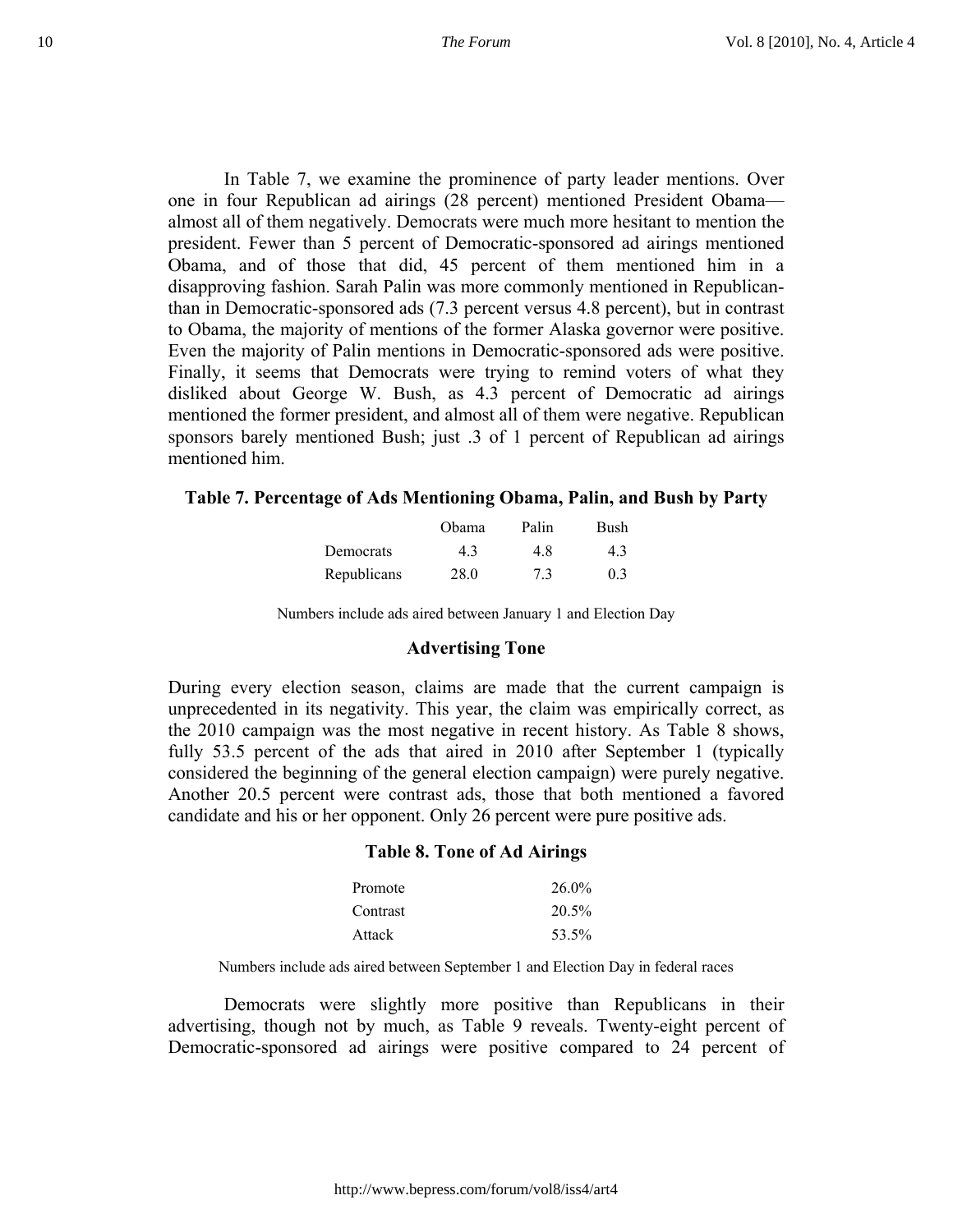Republican-sponsored airings. Republicans also aired about 4 percentage points more pure attack ads than did Democrats. Although party did not affect ad tone much, sponsorship did.

# **Table 9. Tone of Ad Airings by Party**

|          |       | Democrats Republicans |
|----------|-------|-----------------------|
| Promote  | 28.1% | 23.6%                 |
| Contrast | 19.5% | $19.6\%$              |
| Attack   | 52.5% | 56.8%                 |

Numbers include ads aired between September 1 and Election Day in federal races

 Table 10 shows a dramatic difference in ad tone depending on sponsor. Party-sponsored ads were particularly negative, with 96 percent of airings being pure attack ads. Independent groups were almost as negative, with 87 percent of airings being pure attacks and only 7 percent being promotional. Candidate ads were the most positive; yet even they still aired as many negative as positive spots. Coordinated ads paid for by parties and candidates were more negative than candidate advertising but were much more positive than party-sponsored spots. Allowing candidates to remain above the fray (at least relatively) and letting others do the dirty work is not something new, but it was certainly pronounced in 2010. This is quite a change from the late 1980s and early 1990s, when about three quarters of ads from interest groups were positive (Ansolabehere and Iyengar 1995).

#### **Table 10. Tone of Ad Airings by Sponsor**

|          | Candidate | Party    | Coordinated | Ind. Group |
|----------|-----------|----------|-------------|------------|
| Promote  | $36.0\%$  | $1.0\%$  | 29.4%       | $7.2\%$    |
| Contrast | 27.8%     | 2.8%     | 24.0%       | $5.6\%$    |
| Attack   | 36.1%     | $96.2\%$ | $46.7\%$    | 87.2%      |

Numbers include ads aired between September 1 and Election Day in federal races

 Figure 2 displays the change in tone of U.S. Congressional ads by party over the past decade of tracking, for September 1 through Election Day. As shown in the figure, rates of negativity have been increasing since 2002 (data on 2006 are unavailable). When one considers the rise in pure attack ads coupled with increases in volume of advertising overall, the amount of negativity flooding the airwaves in competitive markets has increased dramatically over the last decade. Although *Citizens United* has not yet led to elections dominated by interest groups, Figure 2 combined with the findings in Table 10 provide some indication of where increasing activity on the part of interest groups is going.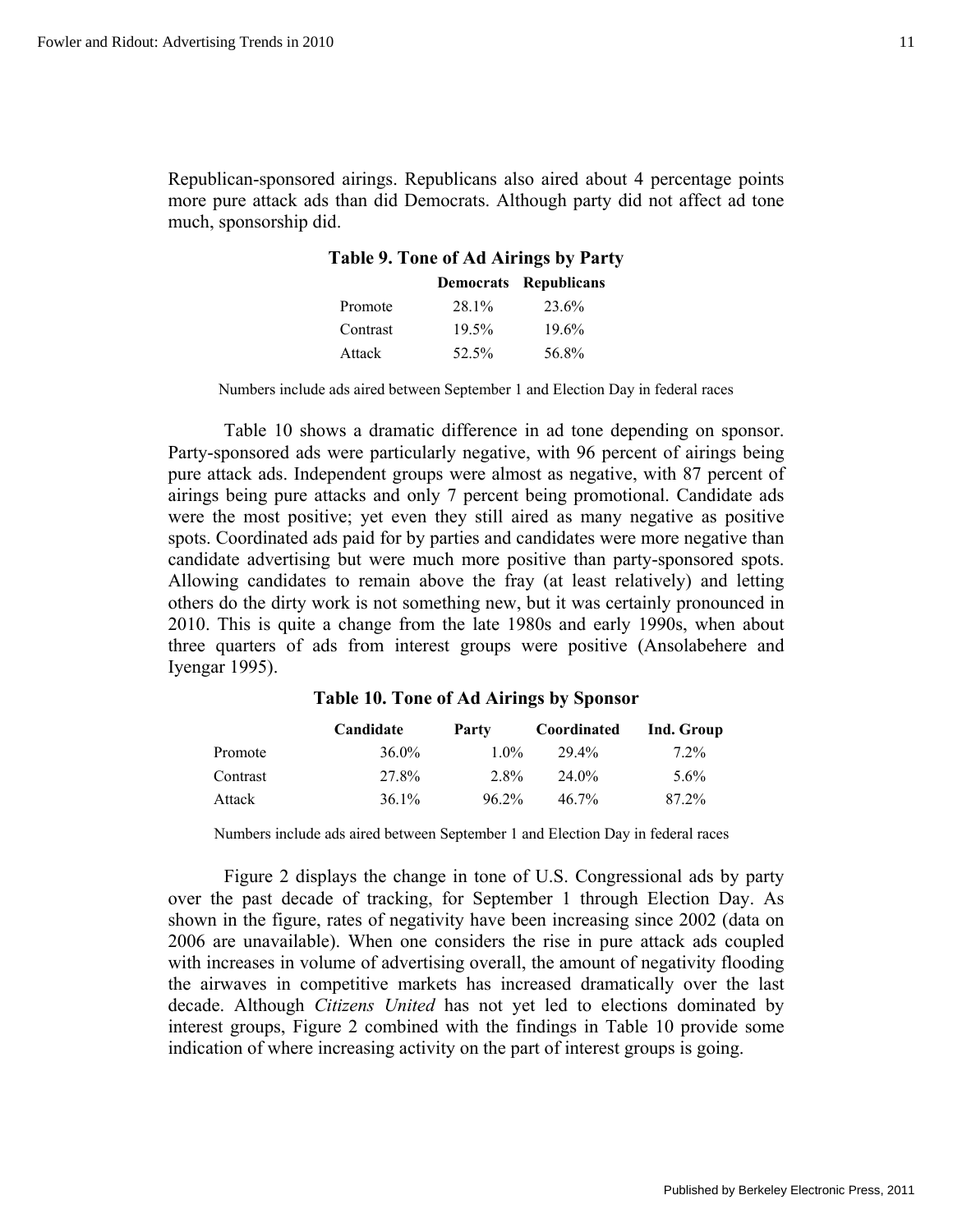# **Figure 2. Advertising Tone Over Time, By Party**



Democratic Tone (US House & Senate Ads)

**Republican Tone (US House & Senate Ads)** 

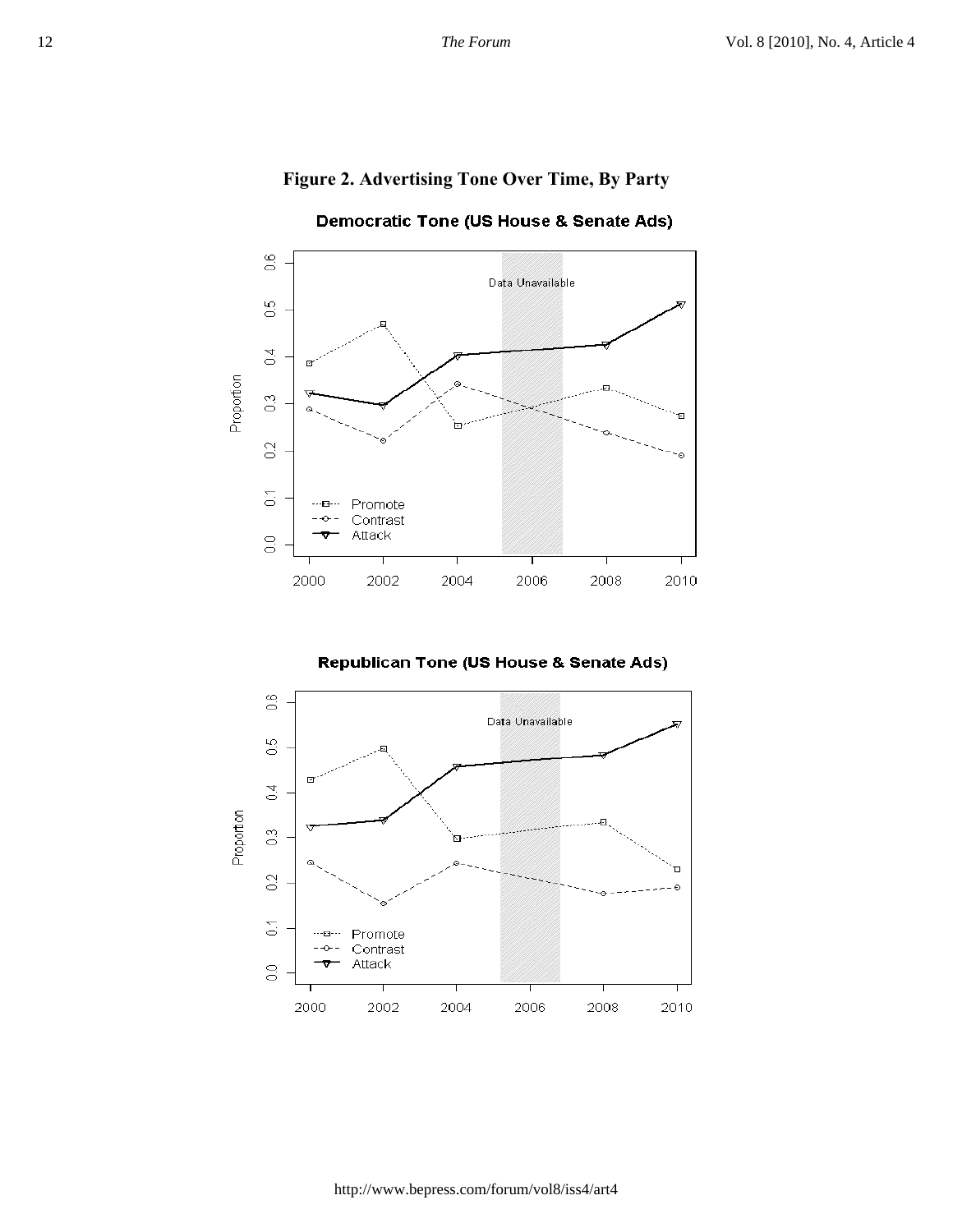Because the project was able to code actual videos of the ads, we were able to delve more in depth into the video and audio features of the political ads. One important feature of an ad is the audio and whether there is someone other than the candidate narrating the ad. Table 11 shows that about 80 percent of ads employed someone to do a voiceover. Men were chosen to do the voiceover much more often than women: about 52 percent of ads featured a male voiceover, 17.5 percent featured a female, and 8 percent featured both. Yet there were also some party differences in the gender composition of the voiceovers, with 25 percent of Republican ads featuring a female voiceover compared to only 10 percent of Democratic-sponsored ads. Just over 45 percent of Republican ads were malenarrated compared to almost 60 percent of Democratic-sponsored ads.

# **Table 11. Use and Gender of Ad Voiceover**

| No Voiceover         | $19.3\%$ |
|----------------------|----------|
| Female Voiceover     | $17.5\%$ |
| Male Voiceover       | $52.4\%$ |
| Both Male and Female | $8.3\%$  |

Numbers include ads aired between September 1 and Election Day

 Since the passage of the Bipartisan Campaign Reform Act of 2002, candidates for federal office have been required to approve their messages, but there are no mandates as to where that approval should take place. Nevertheless, ad producers seem to have reached a consensus about the best place to put the oral approval: 77 percent of ads feature the oral approval at the end of the ad, 20 percent of oral approvals come at the beginning, and another 3 percent come at the end of the ad. Ads with oral approval at the beginning were more likely to be attack ads (72 percent), indicating that practitioners may believe there is some benefit to be gained from getting out of the way of the attack.

 Finally, we examined the musical background of the ads, finding that most ads contained some form of music (Table 12). Just 4 percent of ads contained no musical background, while 49 percent used music that coders characterized as ominous. Another 36 percent used uplifting music, while 14.3 percent of ads used music that could be characterized as sad. Of those that used ominous music, 72 percent were attack ads, and another 17 percent were contrast ads. Of those that used uplifting music, 45 percent were contrast, and 49 percent were purely positive. Ads using sad music were split in their tone: 43 percent were positive, 31 percent were contrast, and 27 percent were attack ads.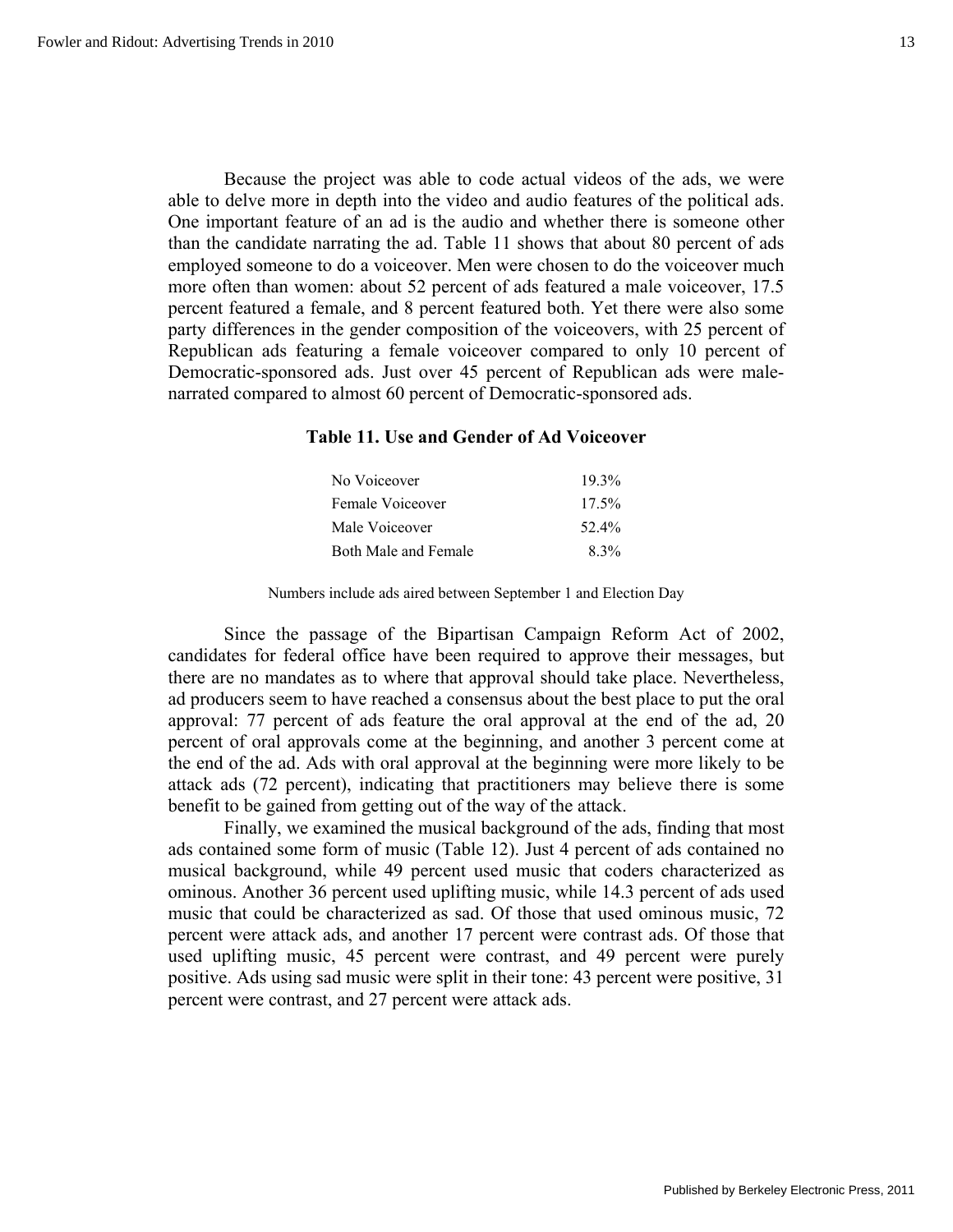# **Table 12. Musical Background in Ads**

| No music        | $4.2\%$  |
|-----------------|----------|
| Ominous music   | 49.0%    |
| Uplifting music | $36.0\%$ |
| Sad music       | $14.3\%$ |

Numbers include ads aired between September 1 and Election Day

### **Conclusion**

The 2010 midterm elections were historic in many respects. There were an unusual number of competitive races for Congress—and an unusual number of incumbent party losses. Recent Supreme Court decisions opened up new sources of funding for advertising in these contests, which may (or may not) have contributed to the record volume of ads and ad spending in federal races. Moreover, advertising in the 2010 elections was record-setting in its negativity, at least when compared to other federal races in the past decade.

What can we say about the impact of these ad "records" on voters? Although there is still much to be learned about the effects of advertising on citizen attitudes, perceptions, and behavior—and more to be learned from this cycle's ad war in particular—previous research does give us a good sense of what some of those effects might be. One nontrivial benefit of record spending and record airings this cycle is that many voters, whether they liked it or not, were undoubtedly exposed to more campaign information than in previous election cycles and therefore were more likely to make informed choices at the ballot box (Coleman and Manna 2000, Franz, et al. 2007).

The unprecedented negativity in 2010 may also have some good consequences. For instance, Geer (2006) shows that negative ads are actually more likely to talk about policy issues, and thus negative ads may be informative ads. Negative ads may also raise the stakes, motivating people to get out and vote (Freedman and Goldstein 1999). But negative advertising is a perennial favorite topic of news media (Fowler and Ridout 2009), and with record levels of negativity this cycle, the amplification of negativity through media was also likely at record levels.

Coverage of attacks as a central strategy of campaigns will only have increased the extent to which citizens perceive the election to be negative above and beyond the "objective" levels as measured through ads alone (Ridout and Fowler, forthcoming). We also know that exposure to negativity is likely to increase cynicism, especially among nonpartisans (Valentino, Beckmann and Buhr 2001), precisely those individuals both parties are attempting to court.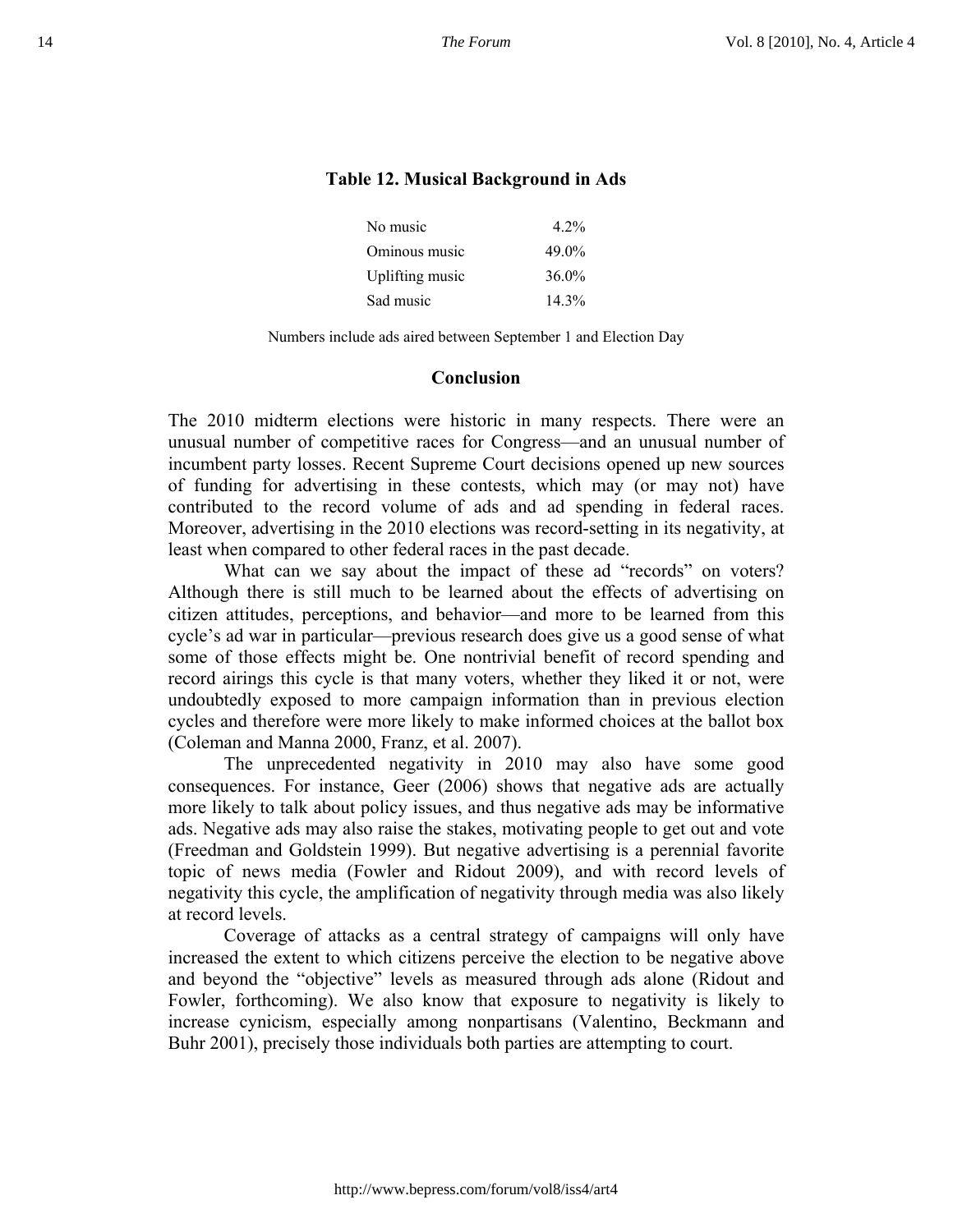Regardless of advertising's impact on voters, our examination of the placement of political ads, their issue content and themes, and their design features all provide important insight into campaign strategies in the 2010 midterm elections. Although our analysis of advertising in this piece is largely confined to one year's campaigns, our inability to generalize too much beyond those campaigns is not necessarily a weakness. Understanding the campaigns' strategies in this history-making 2010 elections – what actors were doing the talking, at what volume and what they were talking about – is worthy of exploration in its own right. And as the  $112<sup>th</sup>$  Congress convenes early in 2011, knowing what campaign themes brought them to power is an important prerequisite of holding government accountable.

### **References**

- Ansolabehere, Stephen and Shanto Iyengar. 1995. *Going Negative: How Campaign Advertising Shrinks and Polarizes the Electorate*. New York: Free Press.
- Coleman, John J. and Paul F. Manna. 2000. "Congressional Campaign Spending and the Quality of Democracy." *Journal of Politics* 62(3): 757-789.
- Fowler, Erika Franklin and Travis N. Ridout. 2009. "Local Television and Newspaper Coverage of Advertising." *Political Communication* 26(2): 119-136.
- Franz, Michael M., Paul B. Freedman, Kenneth M. Goldstein and Travis N. Ridout. 2007. *Campaign Advertising and American Democracy*. Philadelphia: Temple University Press.
- Freedman, Paul and Ken Goldstein. 1999. "Measuring Media Exposure and the Effects of Negative Campaign Ads." *American Journal of Political Science* 43(4): 1189-1208.
- Geer, John. G. 2006. *In Defense of Negativity: Attack Ads in Presidential Campaigns*. Chicago: University of Chicago Press.
- Hagen, Michael G., and Robin Kolodny. 2008. Microtargeting: Campaign Advertising on Cable Television. Paper prepared for delivery at the 2008 Annual Meeting of the Midwest Political Science Association, April 3–6. Chicago, Illinois.